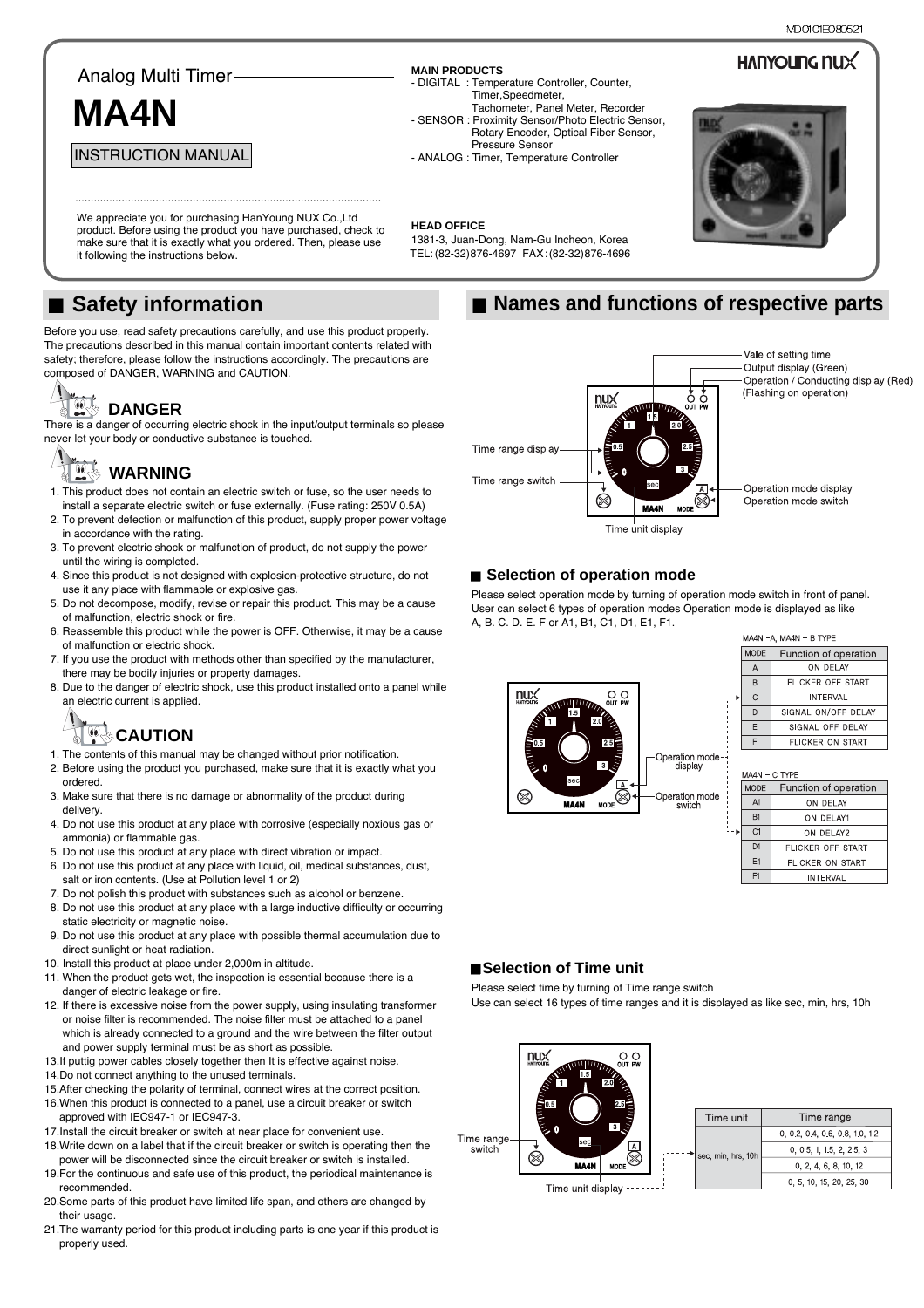#### **Time range**

| Max. time     | Time unit | sec             | min | hrs           | $\times$ 10h  |
|---------------|-----------|-----------------|-----|---------------|---------------|
|               | 1.2       | $0.12 \sim 1.2$ |     |               | $1.2 \sim 12$ |
|               | 3         | $0.3 \sim 3$    |     |               | $3 \sim 30$   |
| Setting range | 12        | $1.2 \sim 12$   |     | $12 \sim 120$ |               |
|               | 30        | $3 \sim 30$     |     | $30 \sim 300$ |               |

### **Specifications**

| Mode                             |                           | MA4N-A                                                        | MA4N-B                                     | MA4N-C                                             |  |
|----------------------------------|---------------------------|---------------------------------------------------------------|--------------------------------------------|----------------------------------------------------|--|
|                                  | Supply voltage            | 24 - 240 V a.c/d.c 50 - 60 Hz                                 |                                            |                                                    |  |
|                                  | Voltage regulation        | $\pm$ 10% from supply voltage                                 |                                            |                                                    |  |
|                                  | Power consumption         | 4.4 V A (240 V a.c), 2.1 W (240 V d.c)                        |                                            |                                                    |  |
|                                  | Resetting time            |                                                               | Max. 0.1 sec                               |                                                    |  |
|                                  | <b>START Input</b>        |                                                               |                                            |                                                    |  |
| MinSignal<br>length              | <b>INHIBIT Input</b>      | Min. 20ms                                                     |                                            |                                                    |  |
|                                  | <b>RESET Input</b>        |                                                               |                                            |                                                    |  |
|                                  | <b>START Input</b>        | Non voltage input<br>Impedance in a short circui t: Max. 2 MΩ |                                            |                                                    |  |
| Input<br>condition               | <b>INHIBIT Input</b>      | Residual voltage in a short circuit:                          |                                            |                                                    |  |
|                                  | <b>RESET Input</b>        | Max. 0.7 V d.c<br>Impedance in open: Min. 100 $M\Omega$       |                                            |                                                    |  |
|                                  |                           | Time Limit contact 2c   Instautaneouscontact                  | Time Limit contact 1c<br>1c                | Time Limit 2c<br>Time Limit 1c<br>Instautaneous 1c |  |
|                                  | Output                    | N.O: 10 A 125 V a.c, 5 A 250 V a.c, 5 A 30 V d.c              |                                            |                                                    |  |
|                                  |                           | N.C: 3 A 125 V a.c. 2 A 250 V a.c. 1A 30 V d.c                |                                            |                                                    |  |
|                                  | Setting error             | Max. $\pm$ 5 % $\pm$ 0.05 sec                                 |                                            |                                                    |  |
|                                  | Repeat error              | Max. $\pm$ 0.3 %                                              |                                            |                                                    |  |
|                                  | Temperature error         | Max. $\pm$ 2%                                                 |                                            |                                                    |  |
|                                  | Insulation resistance     | Min. 100 $M\Omega$ (Base on 500 V d.c)                        |                                            |                                                    |  |
|                                  | Dielectric strength       | 2000 V a.c 50/60 Hz for 1 min.                                |                                            |                                                    |  |
| Impulse voltage                  |                           | $\pm$ 2000 V Max.                                             |                                            |                                                    |  |
|                                  | Mechanical<br>durability  | 10-55Hz double amplitude0.75mm                                |                                            |                                                    |  |
| Vibration                        | Malfunction<br>durability | 10-55Hz double amplitude0.5mm                                 |                                            |                                                    |  |
|                                  | Mechanical<br>durability  | 300 % (Approx. 30G)                                           |                                            |                                                    |  |
| Shock                            | Malfunction<br>durability | 100 $\frac{m}{2}$ (Approx. 10G)                               |                                            |                                                    |  |
| Life                             | Mechanical                | Over 10 million operations (Open & Short frequency: 180/min)  |                                            |                                                    |  |
| expectancy                       | Electrical                |                                                               | Over 100,000 (250V a.c 3A load resistance) |                                                    |  |
| <b>Terminal type</b>             |                           | Socket type 11 Pin                                            |                                            | Socket type 8 Pin                                  |  |
| Operation ambient<br>temperature |                           | $-10 \sim 55$ °C (No condensation)                            |                                            |                                                    |  |
| Conservation temperature         |                           | $-20 \sim 65$ $\cap$ No condensation)                         |                                            |                                                    |  |
| Operation ambient humidity       |                           | 35 ~ 85 %RH                                                   |                                            |                                                    |  |
| Weight                           |                           | About 100g (Including fixing bracket)                         |                                            |                                                    |  |
|                                  |                           |                                                               |                                            |                                                    |  |

### **Dimensions**



(unit : mm)



### **Panel cutout**



### **Connections**

#### $MAAN - A / MA4N - B$



MA4N-A : 2 relay work as Time limit.

 $MA4N-B$  : The relay connected  $(1), (3)$ work as Instantaneous and othrealys work astime limit.

Please refer to Timing charts for working of relays

#### $MAAN-C$



- Two relays in Mode A1 and D1 work as Time limit.
- The relays in Mode B1, C1, E1, F1 connected  $\circled{1}$  ,  $\circled{3}$  ,  $\circled{4}$  work as Instantaneous. And other realys work as time limit.
- MA4N-C : According to timing charts, relays works as Time limit or Instantaneous. Please refer to Timing charts for working of relays.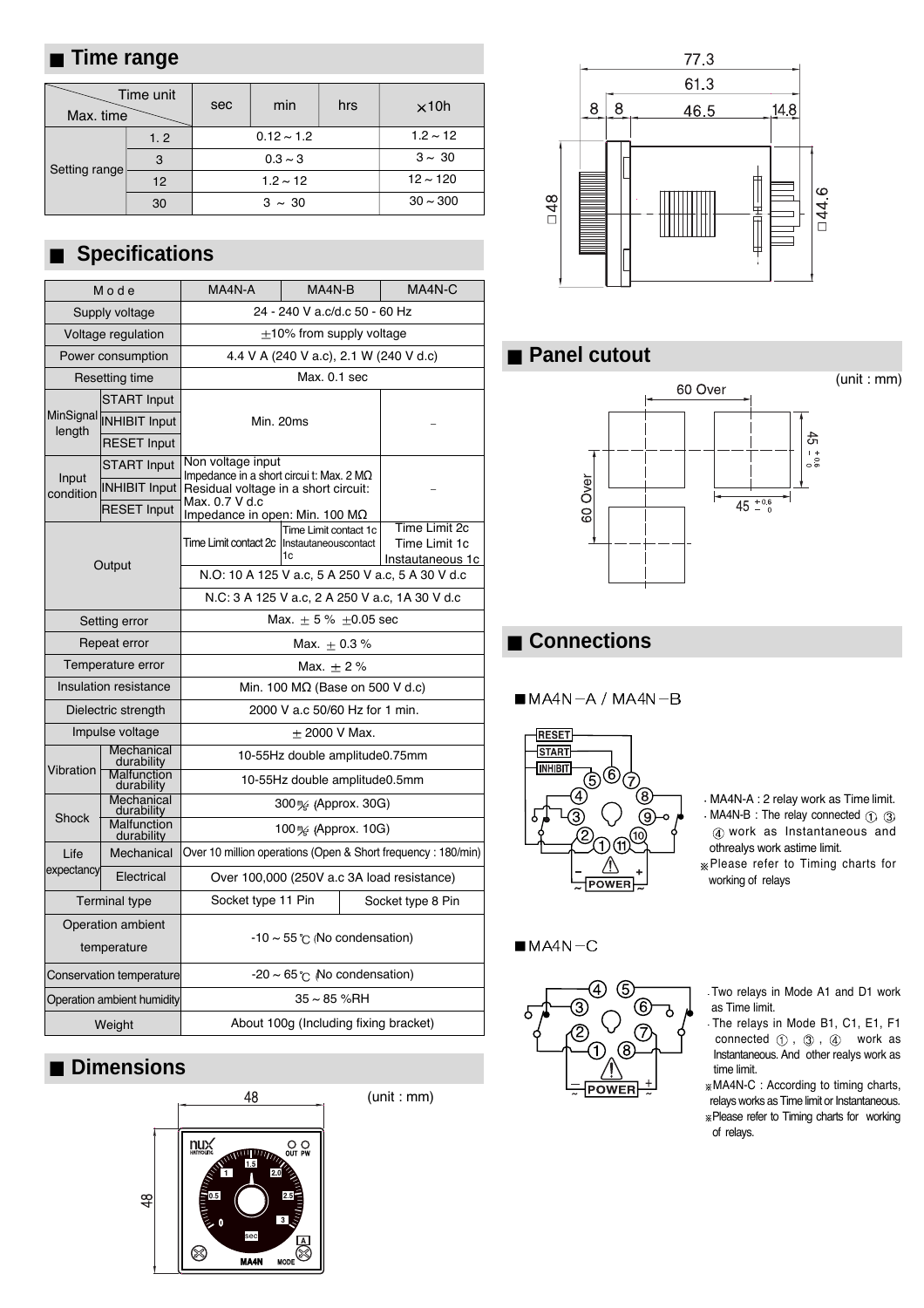### **Timing charts (MA4N-A, MA4N-B)**